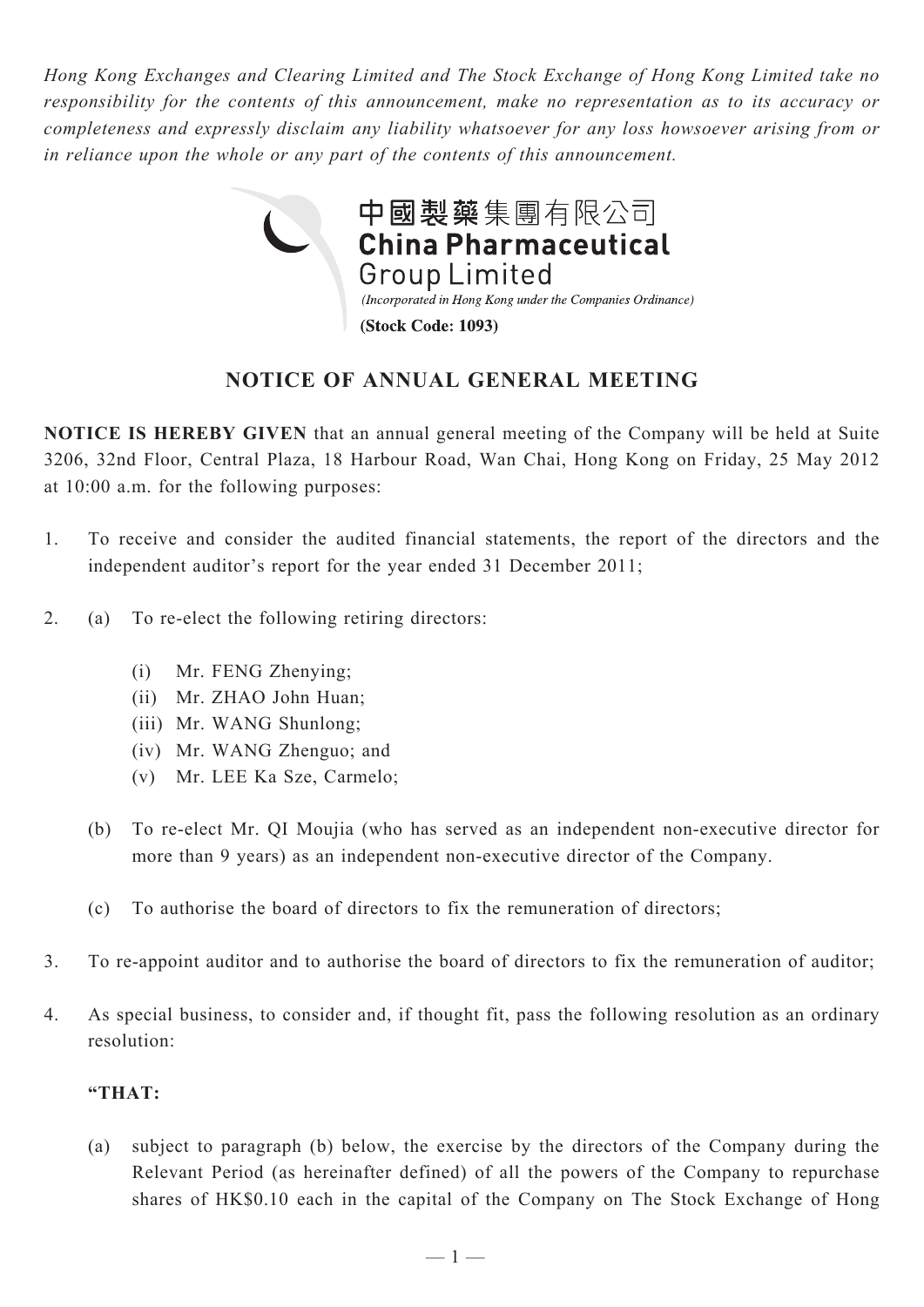Kong Limited ("Stock Exchange") or on any other stock exchange on which the securities of the Company may be listed and recognised by the Securities and Futures Commission and the Stock Exchange for this purpose, subject to and in accordance with all applicable laws and the requirements of the Rules Governing the Listing of Securities on the Stock Exchange or of any other stock exchange as amended from time to time, be and is hereby generally and unconditionally approved;

- (b) the aggregate nominal amount of shares of the Company which the directors of the Company are authorised to repurchase pursuant to the approval in paragraph (a) above shall not exceed 10% of the aggregate nominal amount of the issued share capital of the Company as at the date of this resolution, and the said approval shall be limited accordingly; and
- (c) for the purposes of this resolution,

"Relevant Period" means the period from the passing of this resolution until whichever is the earlier of:

- (i) the conclusion of the next annual general meeting of the Company;
- (ii) the expiration of the period within which the next annual general meeting of the Company is required by law or the articles of association of the Company to be held; and
- (iii) the date on which the authority set out in this resolution is revoked or varied by an ordinary resolution of the shareholders of the Company in general meeting."
- 5. As special business, to consider and, if thought fit, pass the following resolution as an ordinary resolution of the Company:

## **"THAT:**

- (a) subject to paragraph (c) below, the exercise by the directors of the Company during the Relevant Period (as hereinafter defined) of all the powers of the Company to allot, issue and deal with additional shares of HK\$0.10 each in the capital of the Company and to make or grant offers, agreements and options (including bonds, warrants and debentures convertible into shares of the Company) which would or might require the exercise of such power be and is hereby generally and unconditionally approved;
- (b) the approval in paragraph (a) above shall authorise the directors of the Company during the Relevant Period (as hereinafter defined) to make or grant offers, agreements and options (including bonds, warrants and debentures convertible into shares of the Company) which would or might require the exercise of such power after the end of the Relevant Period;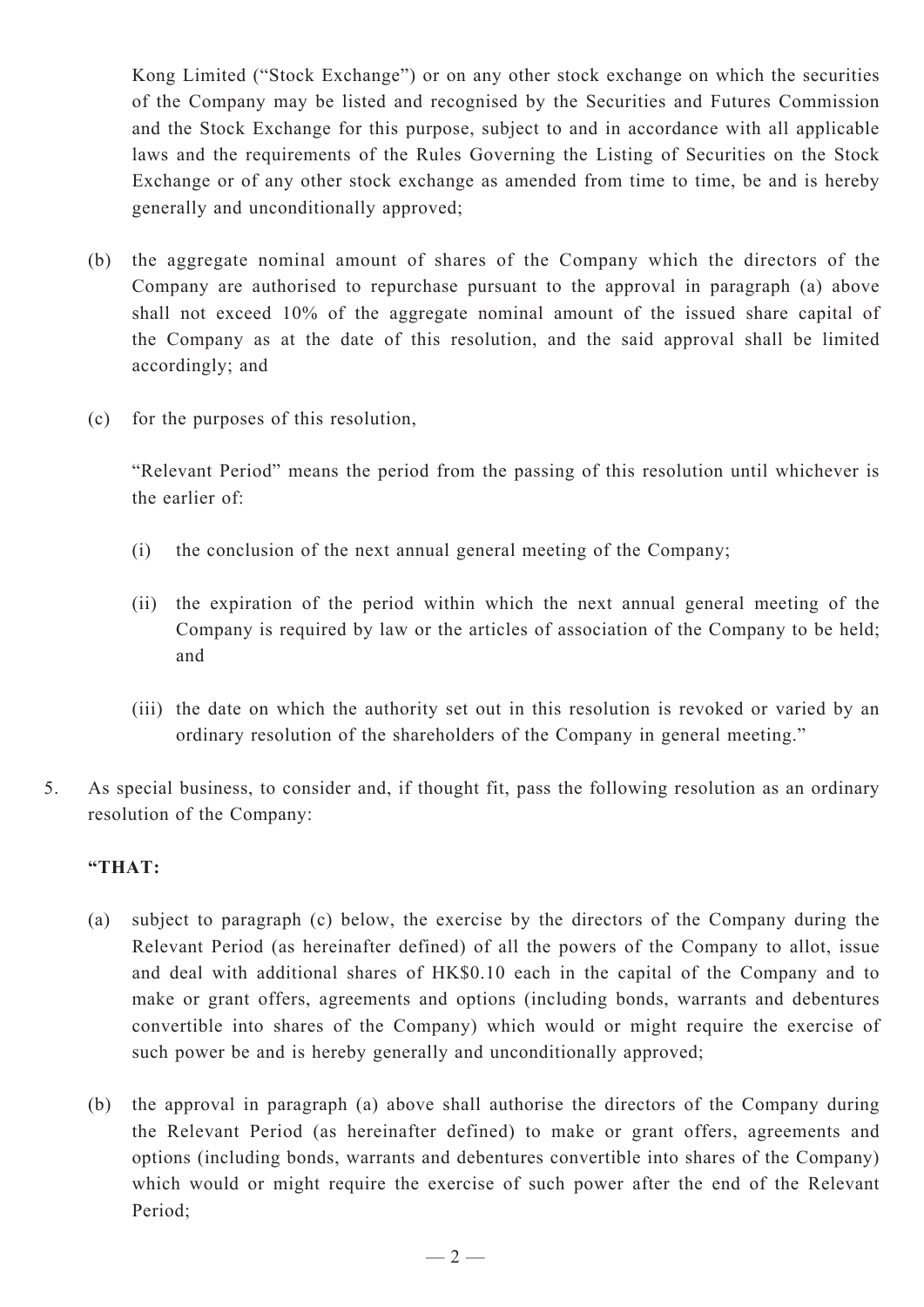- (c) the aggregate nominal amount of share capital allotted or agreed conditionally or unconditionally to be allotted (whether pursuant to an option or otherwise) and issued by the directors of the Company pursuant to the approval in paragraph (a) above, otherwise than pursuant to (i) a Rights Issue (as hereinafter defined); (ii) an issue of shares upon the exercise of rights of subscription or conversion under the terms of any warrants of the Company or any securities which are convertible into shares of the Company; (iii) an issue of shares as scrip dividends pursuant to the articles of association of the Company from time to time; or (iv) an issue of shares under any option scheme or similar arrangement for the grant or issue of shares or rights to acquire shares of the Company, shall not exceed 20% of the aggregate nominal amount of the issued share capital of the Company as at the date of passing this resolution, and the said approval shall be limited accordingly; and
- (d) for the purpose of this resolution,

"Relevant Period" means the period from the passing of this resolution until whichever is the earlier of:

- (i) the conclusion of the next annual general meeting of the Company;
- (ii) the expiration of the period within which the next annual general meeting of the Company is required by law or the articles of association of the Company to be held; and
- (iii) the date on which the authority set out in this resolution is revoked or varied by an ordinary resolution of the shareholders of the Company in general meeting.

"Rights Issue" means an offer of shares (including bonds, warrants and debentures convertible into shares of the Company) open for a period fixed by the directors of the Company to the holders of shares of the Company on the register on a fixed record date in proportion to their then holdings of such shares as at that date (subject to such exclusions or other arrangements as the directors of the Company may deem necessary or expedient in relation to fractional entitlements or having regard to any restrictions or obligations under the laws of, or the requirements of any recognised regulatory body or any stock exchange in, any territory outside Hong Kong applicable to the Company)."

6. As special business, to consider and, if thought fit, pass the following resolution as an ordinary resolution of the Company:

**"THAT** subject to the passing of the resolution nos. 4 and 5 set out in the notice convening the meeting, the general mandate granted to the directors of the Company to allot, issue and deal with additional shares pursuant to resolution no. 5 set out in the notice convening this meeting be and is hereby extended by the addition thereto of an amount representing the